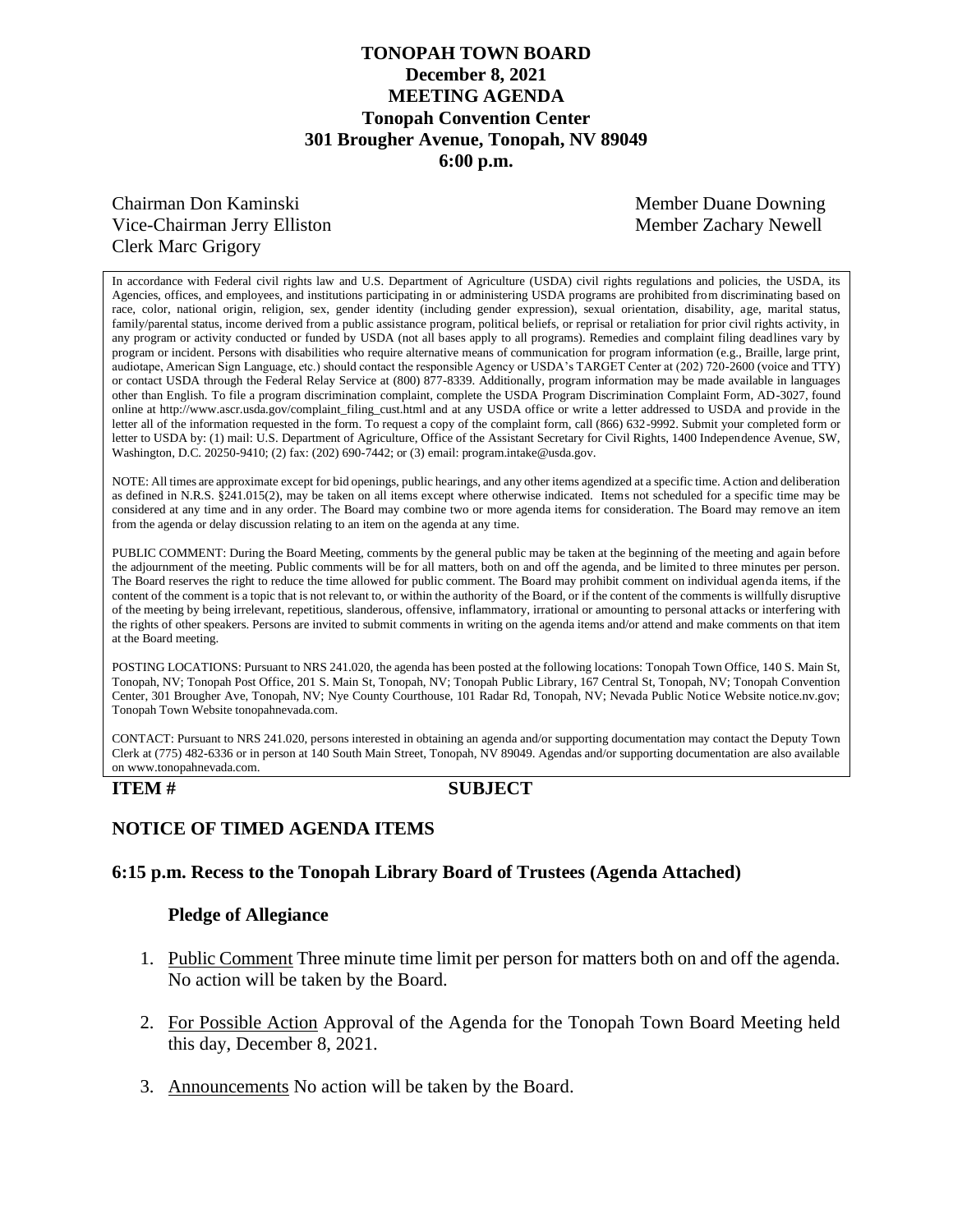- 4. Town Board Member's, Department Manager's, Nye County Commissioner's, Tonopah Main Street and Nye Communities Coalition Comments This item is limited to announcements and/or topics/issues proposed for future meetings/ workshops.
- 5. For Possible Action Discussion, deliberation, and possible action to approve minutes, in context, from the regular meeting held November 19, 2021.
- 6. For Possible Action Discussion, deliberation, and possible action to approve a quote as provided by Battle Born Pool & Spa in the amount of \$14,386.00 for a new sand filter at the Tonopah Memorial Swimming Pool located at Barsanti Park. (Petitioner: Town Manager Joe Westerlund)
- 7. For Possible Action Discussion, deliberation, and possible action to approve support of Nye County hosting a future NACO Annual Conference in Tonopah. (Petitioner: Assistant County Manager Lorina Dellinger)
- 8. For Possible Action Discussion, deliberation, and possible action to approve updated Organizational Chart for the Town of Tonopah – Tonopah Public Utilities. (Petitioner: Administrative Supervisor Rebecca Braska)
- 9. For Possible Action Discussion, deliberation, and possible action to approve the Town of Tonopah – Tonopah Public Utilities Salary Schedule effective January 1, 2022. (Petitioner: Administrative Supervisor Rebecca Braska)
- 10. For Possible Action Discussion, deliberation, and possible action to approve job descriptions for the positions of Town Maintenance Foreman and Convention Center / Mining Park Maintenance person. (Petitioner:Town Manager Joe Westerlund & Administrative Supervisor Rebecca Braska)
- 11. For Possible Action Discussion, deliberation, and possible action to approve updated Job Descriptions for the Town of Tonopah – Tonopah Public Utilities positions. (Petitioner:Town Manager Joe Westerlund & Administrative Supervisor Rebecca Braska)
- 12. For Presentation Only Presentation for Nye Communities Coalition. (Petitioner: Cindy Kaminski)
- 13. For Possible Action Discussion, deliberation, and possible action on Department Budget Reports.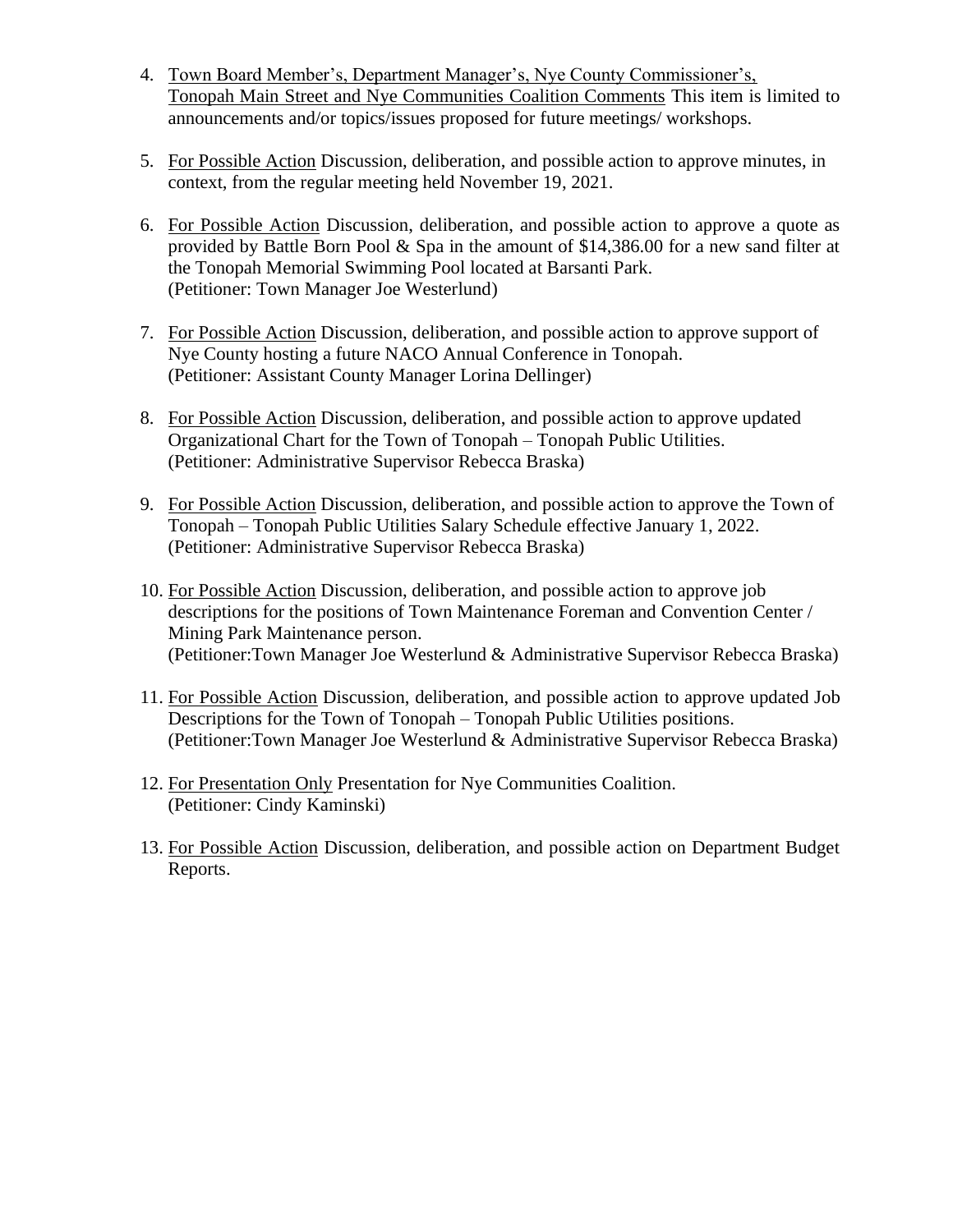- 14. For Possible Action Discussion, deliberation, and possible action on Department Staff Reports:
	- a) Town Administration
	- b) Town Maintenance
	- c) Fire Department
	- d) Pool
	- e) Parks
	- f) Rodeo Grounds
	- g) Joe Friel Sports Complex
	- h) Tonopah Historic Mining Park
	- i) Convention Center
	- j) Tourism/Events, Room Tax
	- k) Capital Projects
	- l) Tonopah Public Utilities Water Fund: Administration, Operations, Distribution, Transmissions, Wells
	- m) Tonopah Public Utilities Sewer Fund: Administration, Operations, Treatment Plant
- 15. Correspondence Review and discussion; no action will be taken.
- 16. For Possible Action Approval of vouchers for payment.
- 17. Announcements No action will be taken by the Board.
- 18. Public Comment Three minute time limit per person for matters both on and off the agenda. No action will be taken by the Board.
- 19. For Possible Action Adjourn.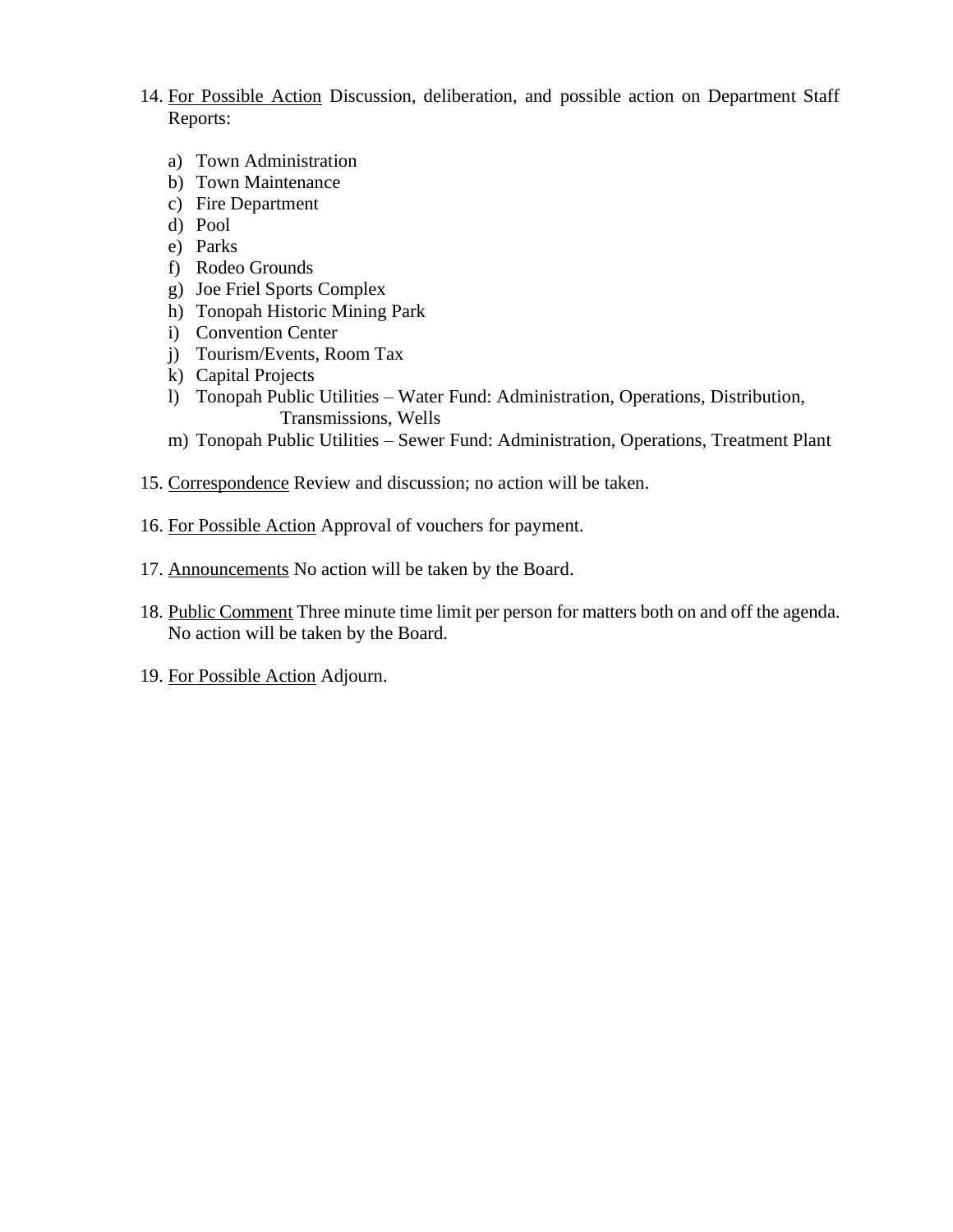## **TONOPAH LIBRARY DISTRICT BOARD OF TRUSTEES December 8, 2021 MEETING AGENDA Tonopah Convention Center 301 Brougher Avenue, Tonopah, NV 89049 6:15 p.m.**

Chairman Duane Downing Trustee Jerry Elliston Vice-Chairman Don Kaminski Trustee Zachary Newell Clerk Marc Grigory

In accordance with Federal civil rights law and U.S. Department of Agriculture (USDA) civil rights regulations and policies, the USDA, its Agencies, offices, and employees, and institutions participating in or administering USDA programs are prohibited from discriminating based on race, color, national origin, religion, sex, gender identity (including gender expression), sexual orientation, disability, age, marital status, family/parental status, income derived from a public assistance program, political beliefs, or reprisal or retaliation for prior civil rights activity, in any program or activity conducted or funded by USDA (not all bases apply to all programs). Remedies and complaint filing deadlines vary by program or incident. Persons with disabilities who require alternative means of communication for program information (e.g., Braille, large print, audiotape, American Sign Language, etc.) should contact the responsible Agency or USDA's TARGET Center at (202) 720-2600 (voice and TTY) or contact USDA through the Federal Relay Service at (800) 877-8339. Additionally, program information may be made available in languages other than English. To file a program discrimination complaint, complete the USDA Program Discrimination Complaint Form, AD-3027, found online at http://www.ascr.usda.gov/complaint\_filing\_cust.html and at any USDA office or write a letter addressed to USDA and provide in the letter all of the information requested in the form. To request a copy of the complaint form, call (866) 632-9992. Submit your completed form or letter to USDA by: (1) mail: U.S. Department of Agriculture, Office of the Assistant Secretary for Civil Rights, 1400 Independence Avenue, SW, Washington, D.C. 20250-9410; (2) fax: (202) 690-7442; or (3) email: program.intake@usda.gov.

NOTE: All times are approximate except for bid openings, public hearings, and any other items agendized at a specific time. Action and deliberation as defined in N.R.S. §241.015(2), may be taken on all items except where otherwise indicated. Items not scheduled for a specific time may be considered at any time and in any order. The Board may combine two or more agenda items for consideration. The Board may remove an item from the agenda or delay discussion relating to an item on the agenda at any time.

PUBLIC COMMENT: During the Board Meeting, comments by the general public may be taken at the beginning of the meeting and again before the adjournment of the meeting. Public comments will be for all matters, both on and off the agenda, and be limited to three minutes per person. The Board reserves the right to reduce the time allowed for public comment. The Board may prohibit comment on individual agenda items, if the content of the comment is a topic that is not relevant to, or within the authority of the Board, or if the content of the comments is willfully disruptive of the meeting by being irrelevant, repetitious, slanderous, offensive, inflammatory, irrational or amounting to personal attacks or interfering with the rights of other speakers. Persons are invited to submit comments in writing on the agenda items and/or attend and make comments on that item at the Board meeting.

POSTING LOCATIONS: Pursuant to NRS 241.020, the agenda has been posted at the following locations: Tonopah Town Office, 140 S. Main St, Tonopah, NV; Tonopah Post Office, 201 S. Main St, Tonopah, NV; Tonopah Public Library, 167 Central St, Tonopah, NV; Tonopah Convention Center, 301 Brougher Ave, Tonopah, NV; Nye County Courthouse, 101 Radar Rd, Tonopah, NV; Nevada Public Notice Website notice.nv.gov; Tonopah Town Website tonopahnevada.com.

CONTACT: Pursuant to NRS 241.020, persons interested in obtaining an agenda and/or supporting documentation may contact the Deputy Town Clerk at (775) 482-6336 or in person at 140 South Main Street, Tonopah, NV 89049. Agendas and/or supporting documentation are also available on www.tonopahnevada.com.

### **ITEM # SUBJECT**

- 1. Public Comment Three minute time limit per person for matters both on and off the agenda. No action will be taken by the Board.
- 2. For Possible Action Approval of the Agenda for the Tonopah Library District Board of Trustees Meeting held this day, December 8, 2021.
- 3. Announcements No action will be taken by the Board.